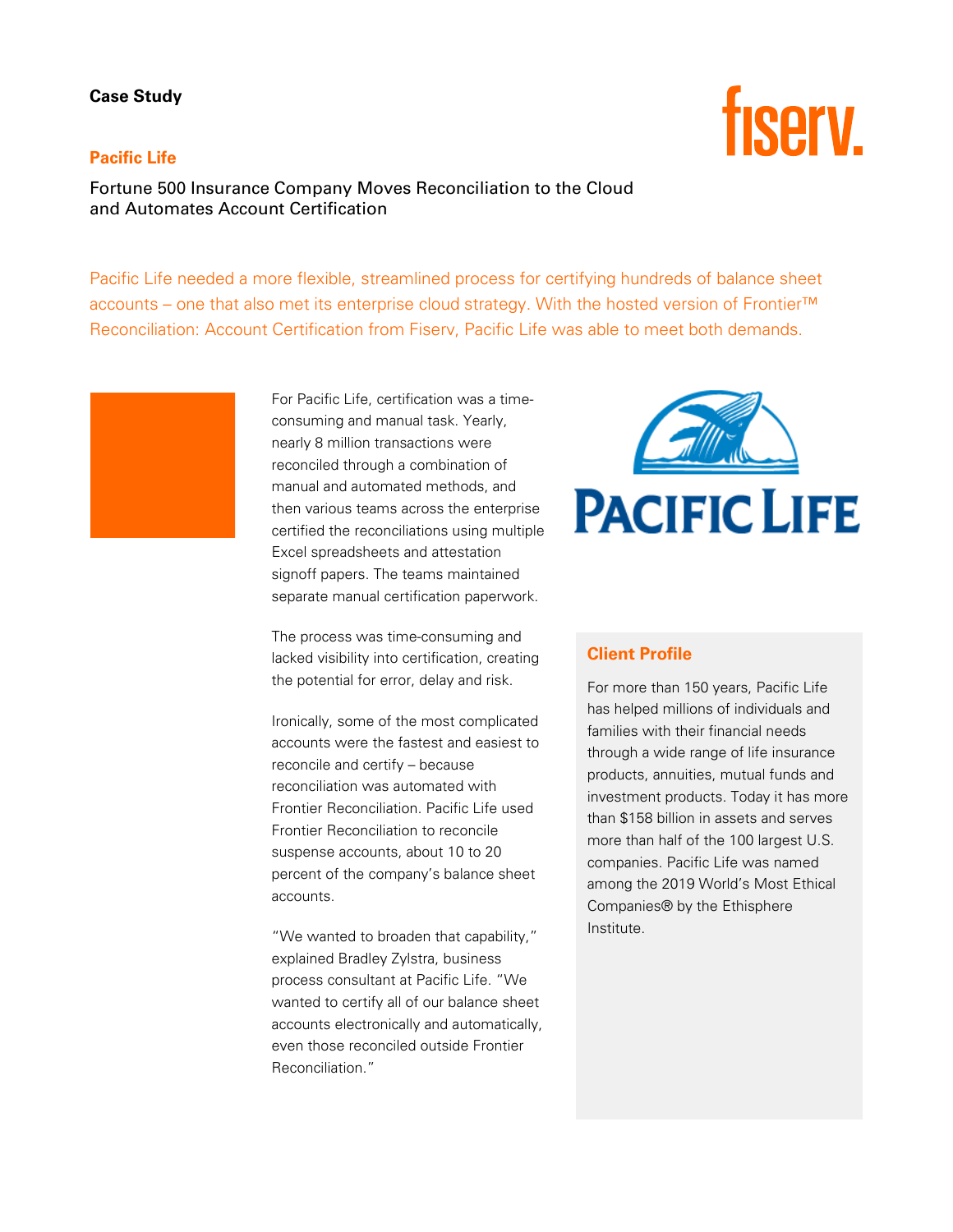Companywide, there was also a strategic push to move applications into the cloud when it benefited the company to do so.

To automate certification, Pacific Life chose the certification module of Frontier Reconciliation, a solution it had used since the late 1990s. By adding Account Certification, automated workflows would manage the review and approval processes for reconciliations. Regulatory controls and supervisory and attestation processes are built into the system, providing critical visibility and transparency throughout the process.

#### **Trusted Solution, New Delivery Model**

Pacific Life decided to upgrade its on-premise instance of Frontier Reconciliation to a cloud-based version and add Account Certification in the cloud as well. Fiserv took responsibility for system upgrades, support and data hosting, freeing up time and resources for Pacific Life. And the version satisfied the company's enterprise strategy to transition all applications to the cloud.

"We're able to roll out updates automatically."

**Bradley Zylstra** Business Process Consultant Pacific Life

The switch to the cloud-based version of Frontier Reconciliation was surprisingly painless, according to Zylstra, even though the upgrade included a switch from Oracle to SQL.

Pacific Life sent a snapshot of its production server to Fiserv, which built a hosted instance in a test environment. Users were able to access the system

early and become comfortable with the changes before it went live.

After extensive testing, Pacific Life shut down its on-premise database on a Friday afternoon. Over the weekend, Fiserv migrated updated production data to the hosted database and enabled single signon. The updated solution was up and running by the start of business on Monday.

"It was an easy transition," said Zylstra.

#### **Faster, More Transparent Certification**

After a learning curve for users around the new version's rigorous default security measures and standardized reporting, Zylstra said the upgrade moved Pacific Life in the right direction.

Certification is faster, more intuitive and completed on a single, centralized platform. Rather than pulling accounts up one by one, certifications are easy to locate through the user-friendly homepage. "It takes fewer clicks to find and certify accounts," Zylstra said. "It's also easier to create and share shortcuts."

Pacific Life customized Frontier Reconciliation to match the company's segregation of duties and the levels of management approval it requires. "Workgroups control our approval functionality now, rather than just individuals – another improvement," Zylstra said. "We've built up to three levels of management approval."

Inherent transparency and an effective audit trail make it easy to determine who signed off on certifications, despite the large number of users. Balance sheet accounts are certified in Account Certification, including those reconciled outside the system.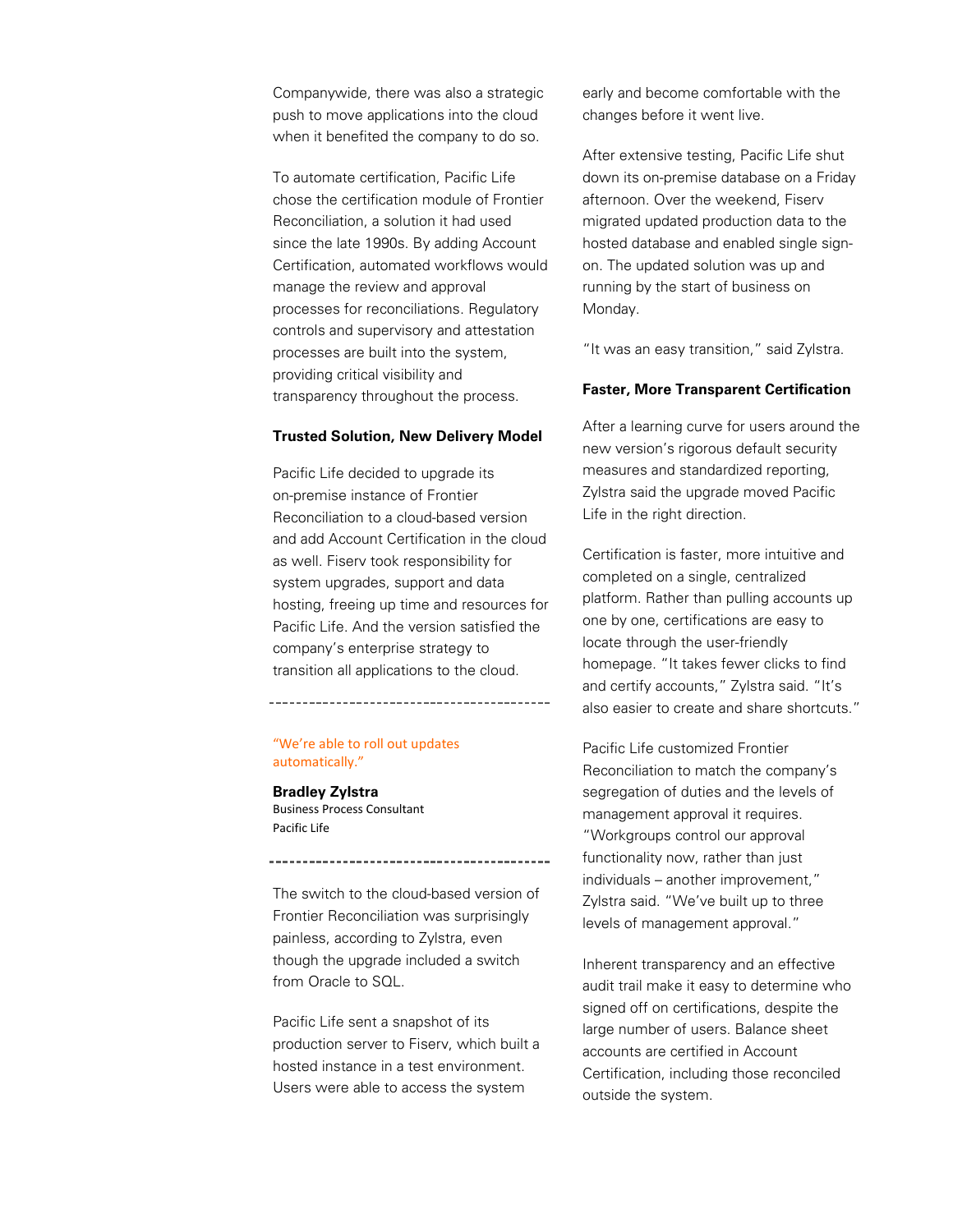#### **"Nothing Surpasses" Frontier Reconciliation**

Pacific Life remains impressed by the robust matching rules in Frontier Reconciliation and its ability to handle large amounts of data. Zylstra hopes to automate more reconciliations where it makes the most sense.

"Nothing surpasses it," noted Zylstra. The biggest advantage of Frontier Reconciliation is the level of complexity that Pacific Life can build into its match rules, he said. Even with about 100 users and more than 160 rules, the company maintains up to a 90 percent match rate.

That's because Frontier Reconciliation uses a multithreaded matching engine to automatically match as many transactions as possible based on criteria set by Pacific Life. Match criteria can be tailored to meet the unique characteristics of each transaction or account type, producing a high auto-matching rate.

"We only need to look at the fallout," said Zylstra. "It saves us a lot of time."

## **Continually Improving**

By leveraging the cloud-based version of Frontier Reconciliation, Pacific Life has been able to stay current on the latest releases – without costly and timeconsuming upgrades.

"We don't need to go through big update projects like we did in the past," explained Zylstra. "We're able to roll out updates automatically."

#### "Nothing surpasses it."

**Bradley Zylstra** Business Process Consultant Pacific Life